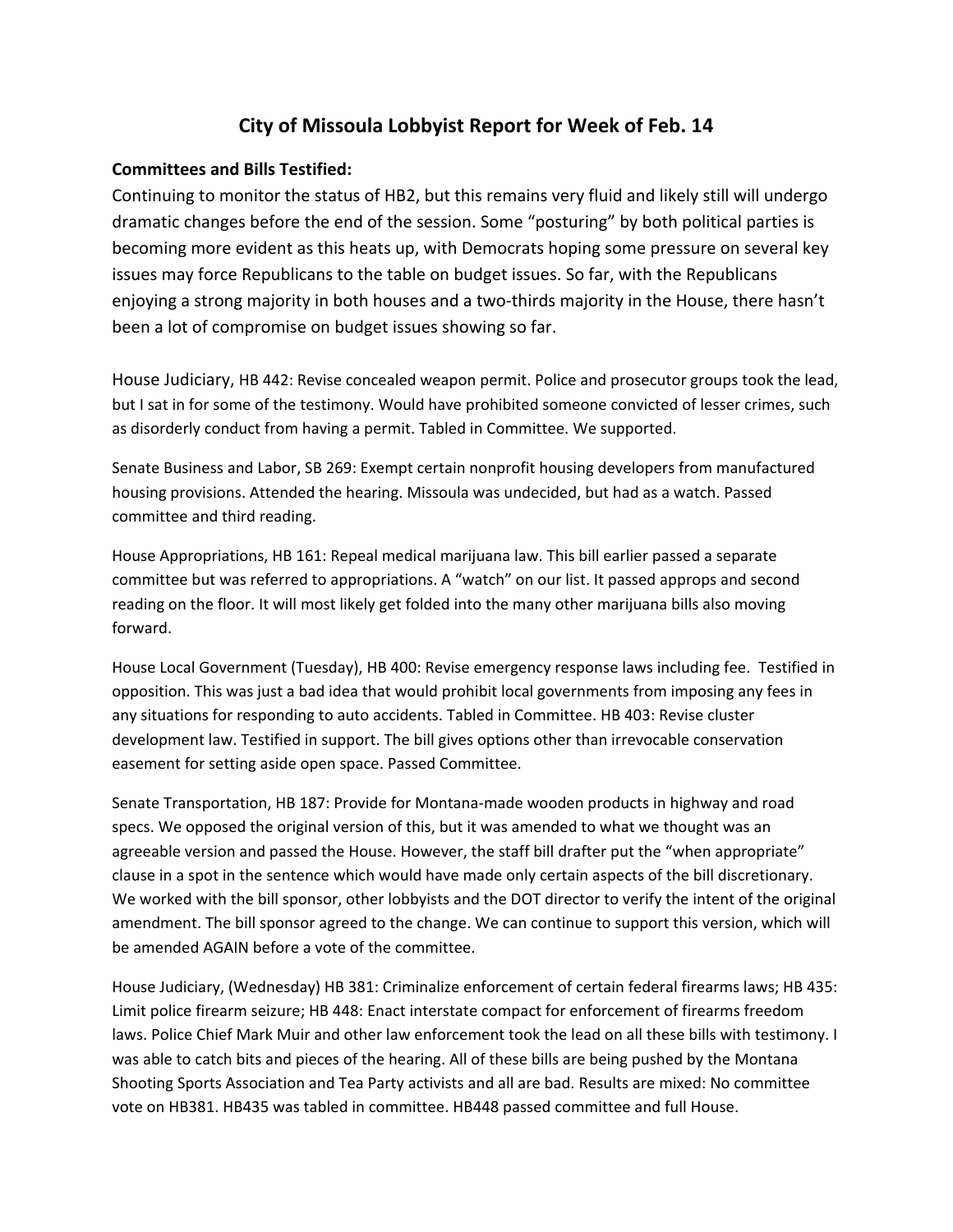Senate Judiciary, SB 279: Allow legislators and security w/permit to carry weapon into Capitol. Fortunately, this bill was amended and the final version deals only with "legislative security" being allowed to carry firearms. Legislators were removed. The bill has passed the full Senate and is now relatively harmless.

House Appropriations, HB 439: General obligation bonds for state government. Testified in support and worked with the University of Montana to line up other supporters and provide a nice spectrum of support, specifically for the COT in Missoula. Due to time constraints in the committee, our testimony had to be much shorter than planned. No vote yet.

House Transportation, HJ 15: Resolution to increase passenger rail. We support, but did not testify. Ensured that copies of letters in support were delivered to and received by all the committee members.

House Business and Labor, HB 505: Revise workers compensation for certain firefighter conditions. Did not testify, but attended the hearing.

House Judiciary, HB 496: Allowing law enforcement agencies to destroy certain firearms they possess. We support. Bill passed committee and second reading. Chief Mark Muir and other law enforcement headed up the lobbying on this one.

Senate Judiciary, SB 336: Generally revise medical marijuana laws to authorize PTSD for coverage. We opposed, but I was not able to testify due to conflicts. A tie vote in committee means it did not move forward, but could still be brought up for reconsideration.

House Local Government (Thursday), HB 391: Prohibit local initiative from establishing priority of enforcement of state law. Passed. We did not take a strong position on this, although we were asked by several others, including Missoula lawmakers, where we sat. I referred to it as more of a county issue and stayed silent. HB 494: Revise laws relating to subdivision exemptions. The "subdivision for rent or lease bill." Testified in Support. It needs work and we are continuing that, but we needed to get something out and this version takes care of the most pertinent city issue. HB 510: Revise requirements for organizing a municipality ‐ eliminate 3 mile rule. We opposed. The bill was tabled at the sponsor's request. HB 522: Extend approval of subdivision application to mutually agreed upon time. Supported. Did not feel our testimony was necessary as this was a good bill with a lot of support. It passed. HB 538: Providing for sale of bonds at public or private sale. HB 542: Revise subdivision and platting act. Testified in opposition. The bill passed with a promise by the bill sponsor to work with opponents on some of the language that is difficult. We've agreed to do that, but I remain unconvinced there's anything we can do to make this a "palatable" bill for Missoula/Missoula County and we may simply choose to continue opposing it. HB 546: Revise laws to prohibit local government competition with private sector. Testified in opposition. Bill was tabled. HB 592: Revise subdivision law ‐ define tract of record ‐ provide exemption from review. Bill was tabled on a tie vote.

Senate Judiciary, SB 344: Enacting the Montana Property Fairness Act. Signed in as opponent and had planned to testify, but made a strategic decision half way through not to based on the direction the conversation was going. I think it was the right move. In the end, the committee tabled the bill.